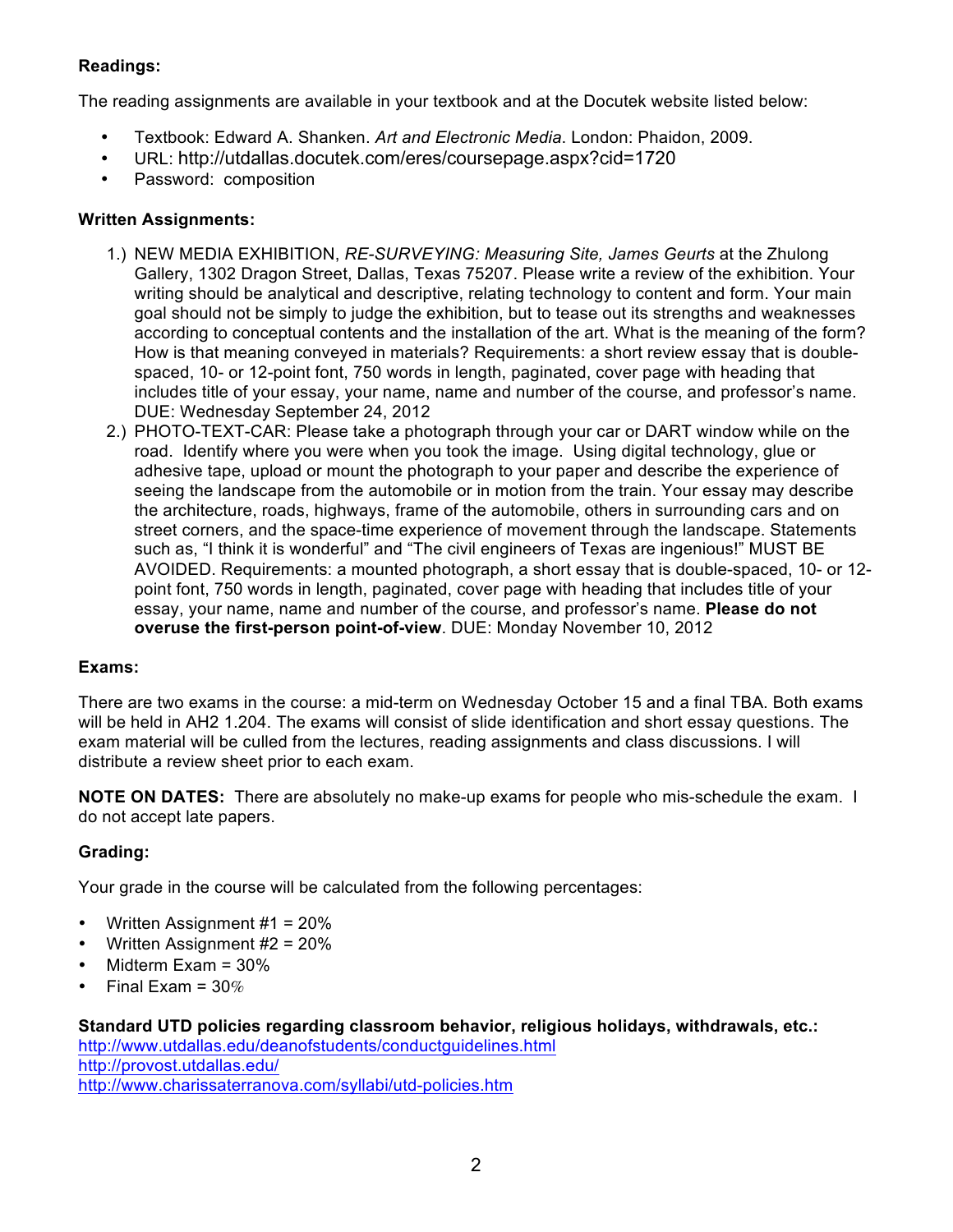### **Schedule:**

### **Monday August 25: Course Introduction: What is New Media Art?**

### **Wednesday August 27: Medium, Media, Mediation, Remediation and Recursion, an Introduction to Terms**

- Shanken, 10-53

### **Monday September 1: No Class Labor Day**

#### **Wednesday September 3: Photograph: The Construction of Vision**

- Susan Sontag, "In Plato's Cave," *On Photography* (New York: Picador, 2001) 3-26

### **Monday September 8: Chronophotography: Capturing Time and Movement in Image**

- Jonathan Crary, "Modernity and the Problem of the Observer," *Techniques of the Observer*: *On Vision and Modernity in the 19th Century* (Cambridge, MA: MIT Press, 1992) 1-24.

### **Wednesday September 10: Train: Movement, Image and Architecture**

- Wolfgang Schivelbusch, *The Railway Journey: The Industrialization of Time and Space in the 19th Century*, (Los Angeles: University of California Press, 1987) 1-44.

### **Monday September 15: Elevator: Architecture and Sky in Paris and Chicago**

- Alisa Goetz, "Turning Point: Conveyance and the Paris Exposition of 1900," *Up Down Across: Elevators, Escalators, and Moving Sidewalks*, ed. Alisa Goetz (London: Merrell, 2004) 47-58. - Carol Willis, "Light, Height, and Site: The Skyscraper in Chicago," *Chicago Architecture and Design 1923-1993: Reconfiguration of an American Metropolis*, ed. John Zukowsky (New York: Prestel, 2000) 119-140.

#### **Wednesday September 17: Film: The Influences of Cinema on Modern Painting**

- Martin F. Norden, "The Avant-Garde Cinema of the 1920s: Connections to Futurism, Precisionism, and Suprematism," *Leonardo*, Vol. 17, No. 2 (1984), 108-112.

#### **Monday September 22: Film: Dziga Vertov, Sergei Eisenstein and Montage**

- David Bordwell, "The Idea of Montage in Soviet Art and Film," *Cinema Journal,* Vol. 11, No.2 (Spring, 1972) 9-17.

# **Wednesday September 24: In-Class Film Dziga Vertov's** *Man with a Movie Camera*

- Written Assignment #1 Due

# **Monday September 29: Kinetic Art: Motion, Duration, Illumination**

- Shanken, 193-201

# **Wednesday October 1: Kinetic Art: Motion, Duration, Illumination**

- Shanken, 55-77

# **Monday October 6: Telephone: From Edison to the Cell Phone, Art and the Tele-Connection**

- Louis Kaplan, "The Telephone Paintings: Hanging Up Moholy," *Leonardo*, Vol. 26, No. 2 (1993) 165-68.

### **Wednesday October 8: The Digital Image: Coded Form and Electronic Production** - Shanken, 78-95

# **Monday October 13: The Digital Image: Coded Form and Electronic Production**

- Shanken, 202-212